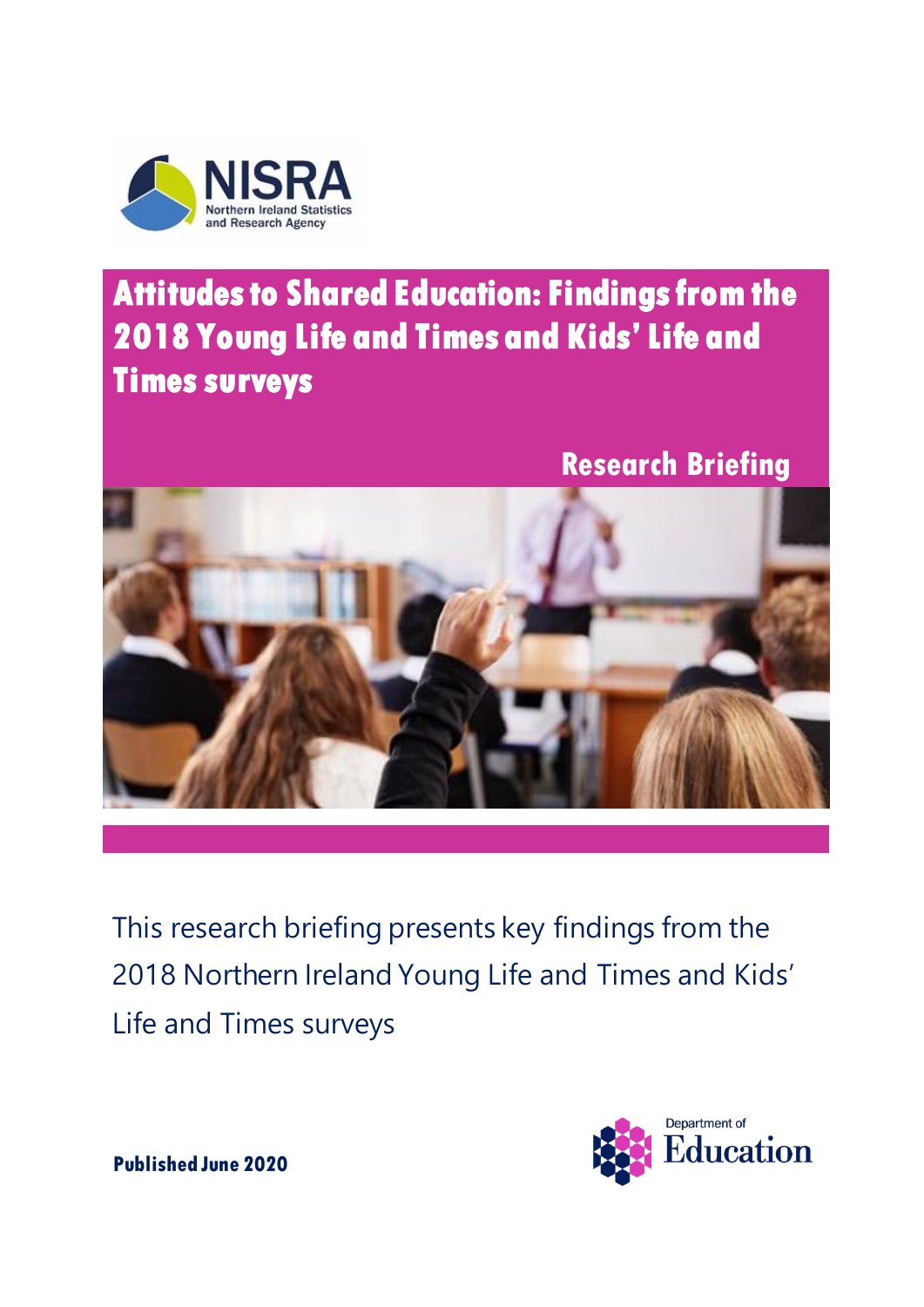## Reader Information

Introduction

| Purpose                 | The purpose of this research briefing is to present key findings about<br>young people's attitudes to Shared Education in Northern Ireland from the<br>2018 Northern Ireland Young Life and Times and Kids' Life and Times<br>surveys. |
|-------------------------|----------------------------------------------------------------------------------------------------------------------------------------------------------------------------------------------------------------------------------------|
| Author                  | Helen McClure                                                                                                                                                                                                                          |
| <b>Publication Date</b> | 11 June 2020                                                                                                                                                                                                                           |
| <b>Issued by</b>        | Statistics & Research Team<br>Department of Education<br>Rathgael House<br>Balloo Road, Rathgill<br>Bangor, BT19 7PR                                                                                                                   |
| <b>Statistician</b>     | Helen McClure (028) 9127 9403                                                                                                                                                                                                          |
| <b>Email</b>            | statistics@education-ni.gov.uk                                                                                                                                                                                                         |
| <b>Press Office</b>     | (028) 9127 9772                                                                                                                                                                                                                        |
| <b>Internet Address</b> | https://www.education-ni.gov.uk/articles/research-publications-0                                                                                                                                                                       |
| Coverage                | Northern Ireland                                                                                                                                                                                                                       |
| Theme                   | Children, Education and Skills                                                                                                                                                                                                         |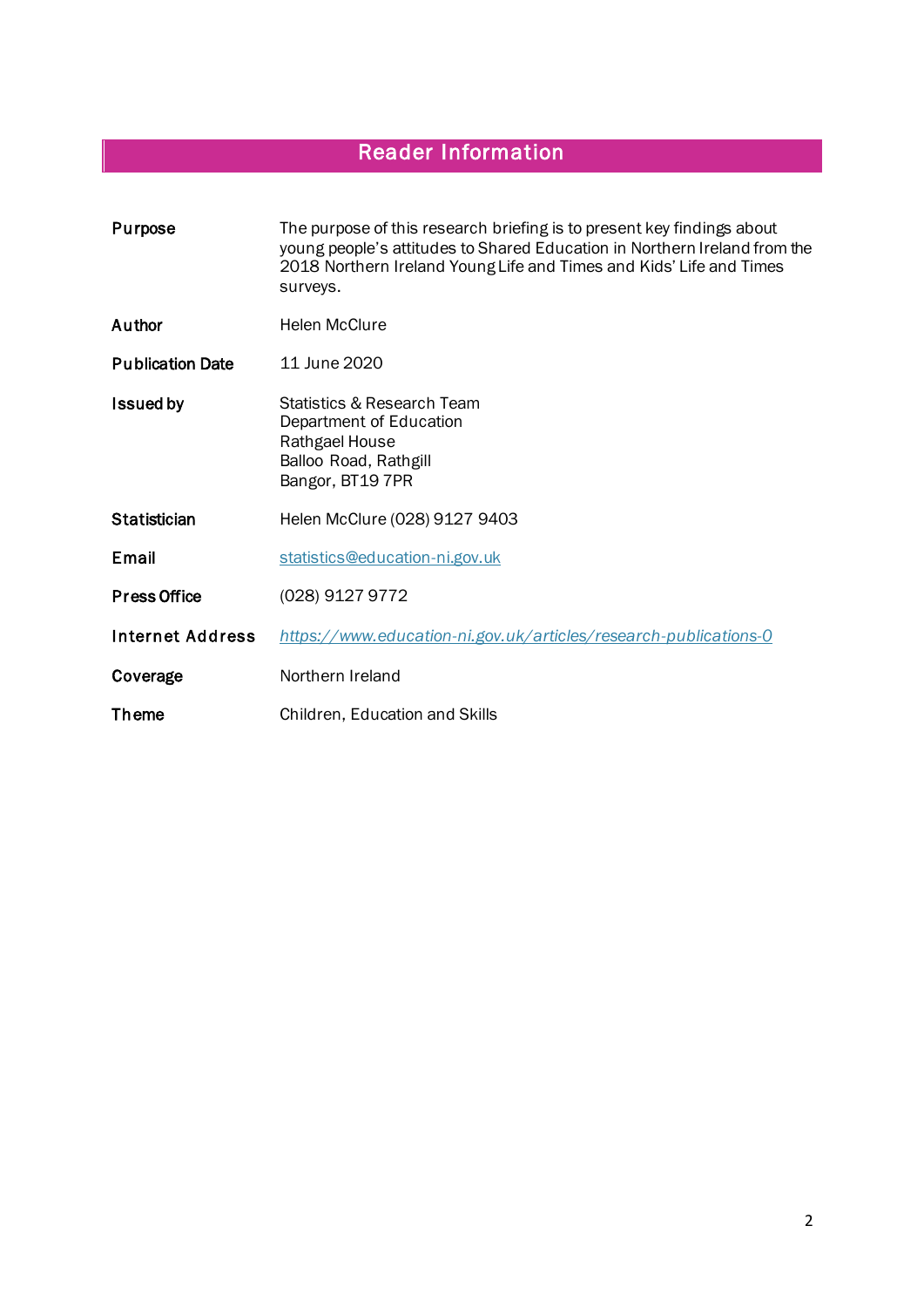The key findings from the 2018 surveys were that:

- Forty per cent of YLT and 63 per cent of KLT respondents said they had been involved in Shared Education.
- KLT respondents attending Integrated schools (81%) were most likely to say they had been involved in sharing with other schools.
- Among the YLT respondents, pupils attending formally integrated post-primary schools (69%) were more likely to say they had been involved in Shared Education than their peers attending either secondary (48%) or grammar (32%) schools that are not formally integrated.
- Doing projects with pupils from other schools was the most common activity (67% of YLT and 51% of KLT respondents).
- Almost one half of KLT (49%) and 43 per cent of YLT respondents had made at least one close friend from a different religion as a result of taking part in Shared Education.
- Around two thirds of survey respondents (62% KLT and 65% YLT) either strongly agreed or agreed that they were better able to respect the views of other people since taking part in Shared Education.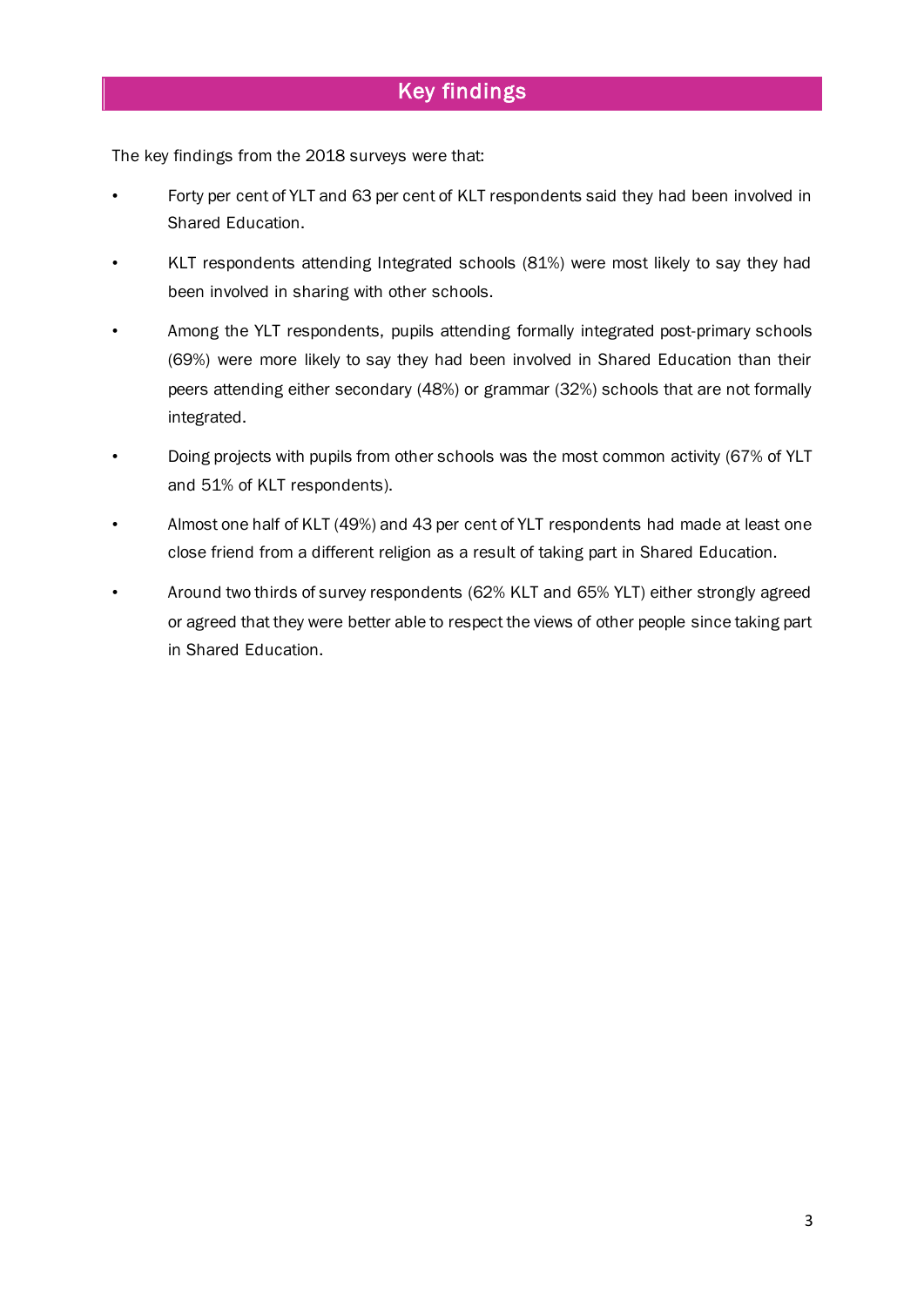#### **Introduction**

- 1. The legislative framework for the implementation of Shared Education is set out in the Shared Education Act (Northern Ireland) 2016<sup>1</sup> which places a duty on the Department of Education (DE) '(so far as its powers extend) to encourage, facilitate and promote Shared Education'. The definition of Shared Education set out in the Act is as follows: 'Shared education means the education together of those of different religious belief, including reasonable numbers of both Protestant and Roman Catholic children or young persons; and those who are experiencing socio-economic deprivation and those who are not, which is secured by the working together and co-operation of two or more relevant providers.'
- *2.* In the Advancing Shared Education report (2018), DE highlights the methods that are used to monitor compliance with the Act, including the use of an online questionnaire issued to staff in DE and to the organisations named within the Act. Data from these sources are supplemented by surveys of children and young people including Young Life and Times (YLT) which is an annual survey of 16 year olds and Kids' Life and Times (KLT), an annual survey of Primary 7 children aged 10/11 years. This briefing summarises the research findings from two modules of questions on Shared Education commissioned by DE and included in the 2018 YLT and KLT surveys. While the main focus of the research is on the experiences and attitudes of children and young people attending education establishments in 2018, it draws comparisons, where possible, with the 2017 and 2015 YLT and KLT findings and highlights any changes and trends that have occurred.

 $\overline{a}$ 

<sup>1</sup> http://www.legislation.gov.uk/nia/2016/20/introduction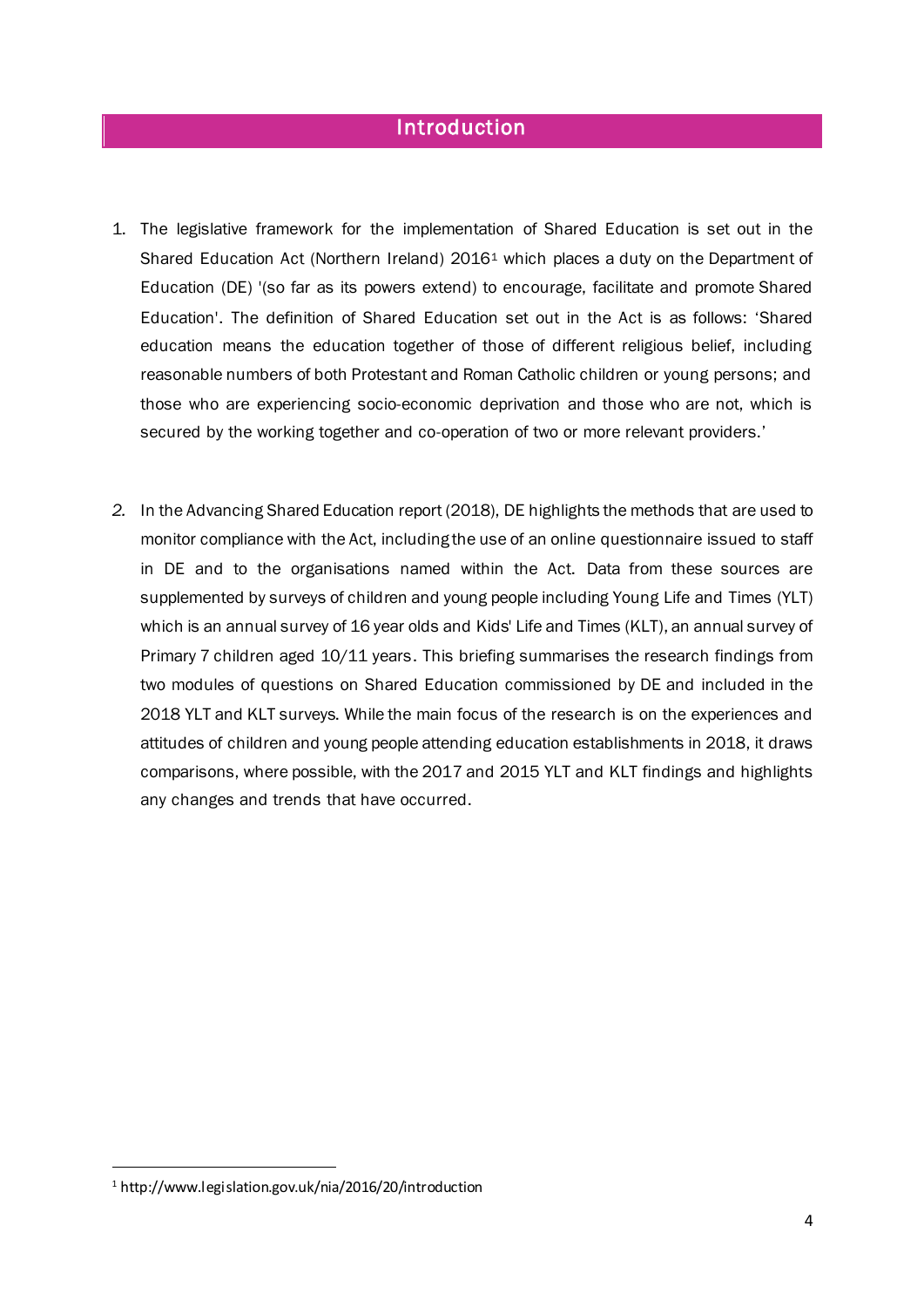- 3. The overall aims of the research were to:
- Assess the attitudes of children and young people towards Shared Education and Lessons and discussion about different groups of people in our society in 2018;
- Compare the views of Primary 7 children (10 and 11 year olds) with their older counterparts (16 year olds);
- Explore changes in experiences of, and attitudes to, Shared Education in 2015, 2017 and 2018.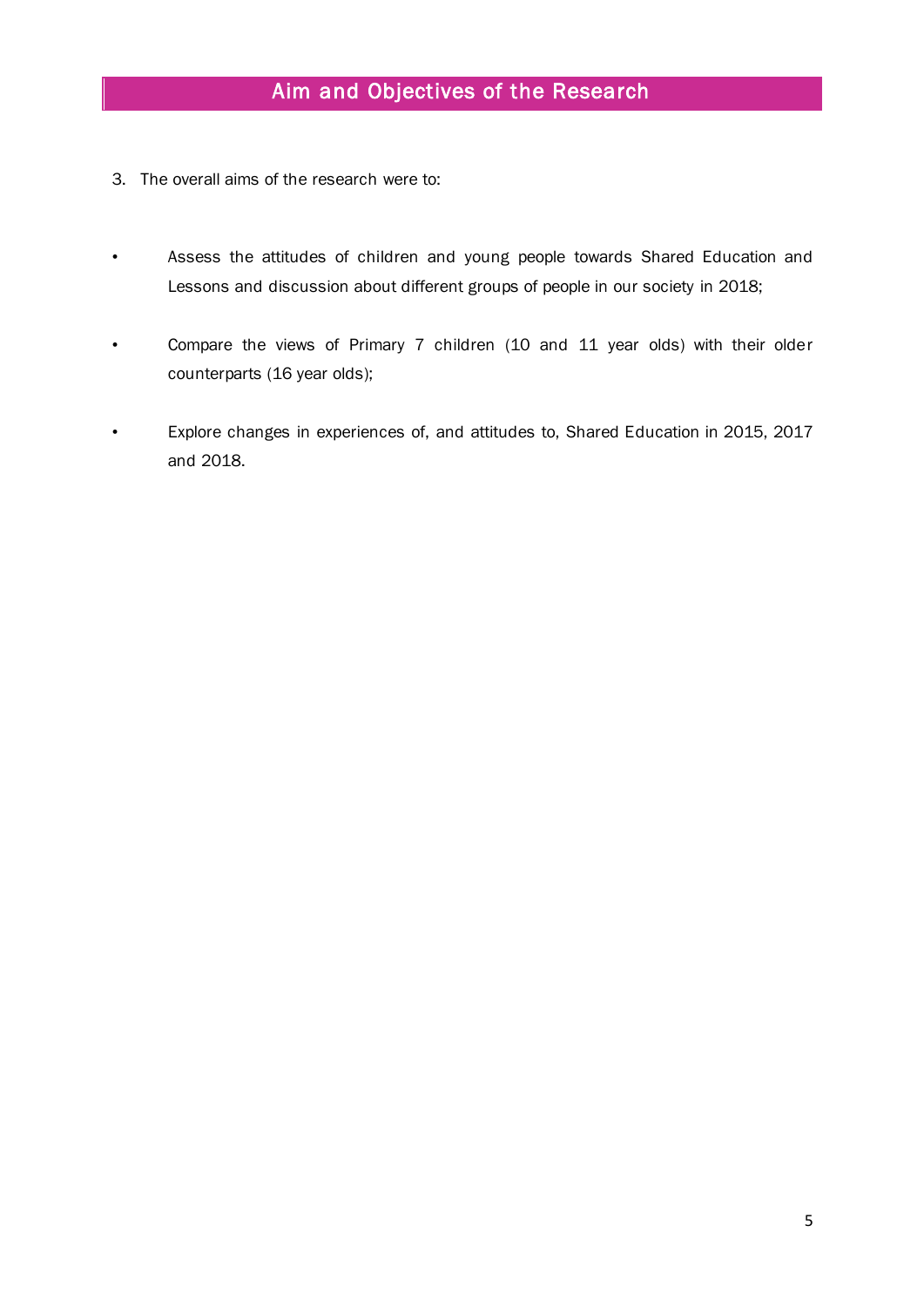- 4. The key findings from the 2018 surveys were that:
- Forty per cent of YLT and 63 per cent of KLT respondents said they had been involved in Shared Education.
- KLT respondents attending Integrated schools (81%) were most likely to say they had been involved in sharing with other schools.
- Among the YLT respondents, pupils attending formally integrated post-primary schools (69%) were more likely to say they had been involved in Shared Education than their peers attending either secondary (48%) or grammar (32%) schools that are not formally integrated.
- Doing projects with pupils from other schools was the most common activity (67% of YLT and 51% of KLT respondents).
- Whilst very positive overall, YLT respondents enjoyed sharing equipment (88%) with other schools slightly more than doing projects (85%) or having classes (82%). The pattern was similar for KLT respondents.
- Almost one half of KLT (49%) and 43 per cent of YLT respondents had made at least one close friend from a different religion as a result of taking part in Shared Education.
- Around two thirds of survey respondents (62% KLT and 65% YLT) either strongly agreed or agreed that they were better able to respect the views of other people since taking part in Shared Education.
- In the primary school setting the Lessons and discussion about different groups of people in our society topics the children were most likely to have had in school were gender and disability; least discussed was political opinion.
- Seventy per cent of YLT respondents said they have had Lessons and discussion about different groups of people in our society either in school or in their youth project/centre. One half (50%) of them said they have had these lessons and discussion in school only, seven per cent said they have had them in the youth project/centre only, and 12 per cent have had them in both settings.
- The topic YLT respondents had covered most often in both settings was 'people with different religious beliefs'.
- Over one third of both YLT (38%) and KLT (36%) said they would like their school to be part of a shared education campus. However, a high percentage of respondents to both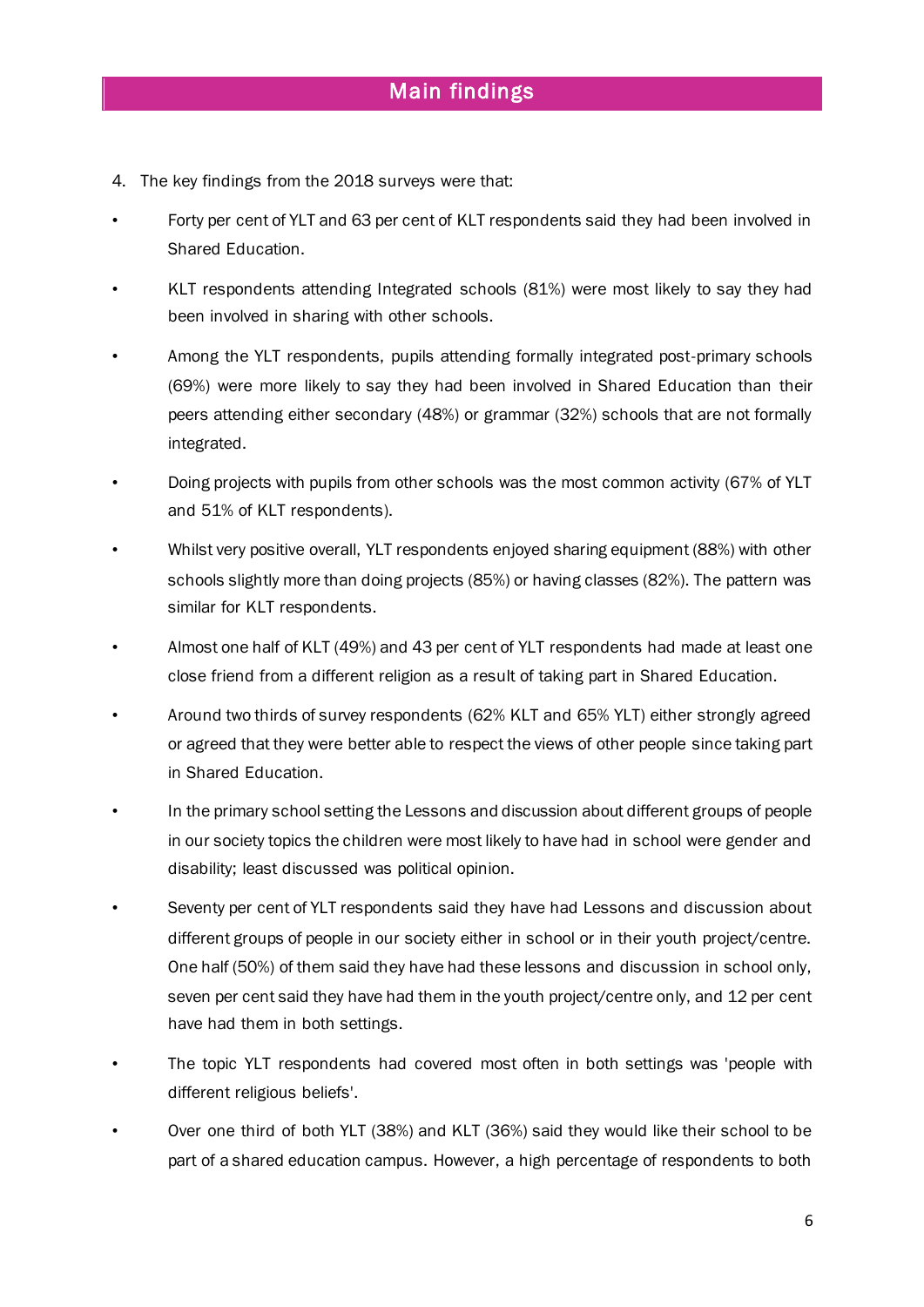surveys said they did not know whether they would like their school to be part of a shared campus or not (39% YLT and 41% KLT). Respondents who had been involved in Shared Education were more likely to say they would like their school to be part of a shared campus than those who had not – especially among YLT respondents.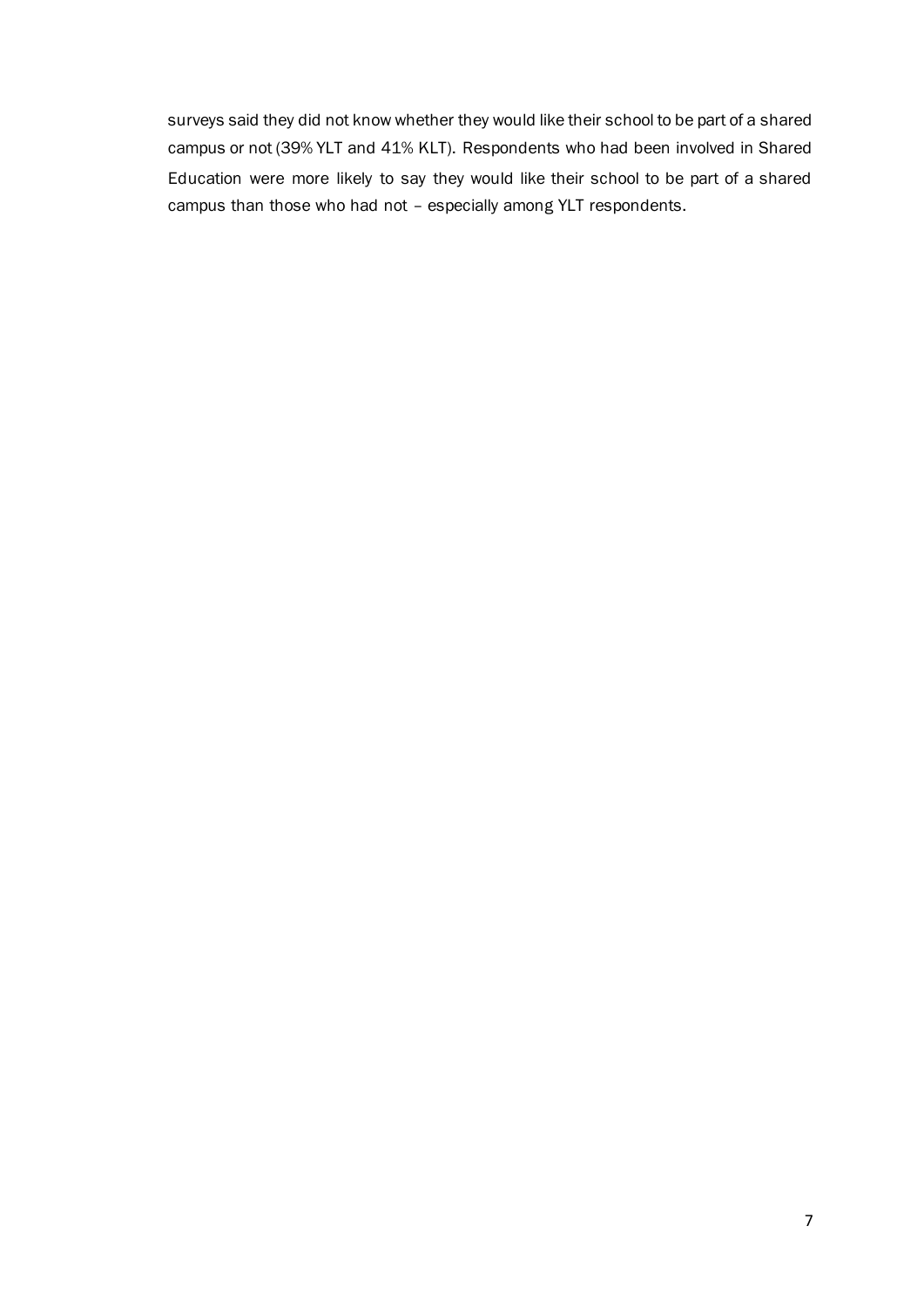#### **Conclusion**

- 5. Overall, the evidence from the 2018 YLT and KLT surveys suggests that as in previous years the majority of children and young people are positive about Shared Education with pupils from other schools. They particularly like the fact that sharing enables them to make new friends, mix with those from different backgrounds to themselves; enhance learning opportunities, and have access to a wider range of activities and subjects than they would otherwise have.
- 6. While the attitudes to taking part in Shared Education in 2018 are generally similar to the findings from the 2015 and 2017 surveys the most notable difference is the decrease in the percentage of YLT respondents saying they had taken part in Shared Education. However, a note of caution is that the questions differed across the three years: direct comparisons can be made between 2015 and 2018 which shows a fall of eleven percentage points in the number of young people saying they had done Shared Education. This difference was statistically significant. Similarly, in 2018, the figure for KLT respondents saying they had been involved in Shared Education was lower than in 2017; however, the direct comparison between 2015 and 2018 when the question was exactly the same, showed a rise.
- 7. In 2018, for the first time, survey respondents were asked whether they had made any close friends, from a different religion, as a result of taking part in Shared Education. The findings showed that 49 per cent of KLT and 43 per cent of YLT respondents said they had made at least one close friend, from a different religion. The respondents were also asked whether they felt better able to respect the views of other people since taking part in Shared Education and around two thirds of both KLT and YLT respondents either strongly agreed or agreed that they had.
- 8. Among respondents to both surveys, the activities that were liked the most were making new friends and being with children and young people who had a different ethnic background to them. While still positive, the aspect of sharing they liked least was being taught by different teachers.
- 9. KLT and YLT respondents were asked if they had taken part in lessons and discussion about different groups of people in our society in their school (and/or youth setting in YLT). The majority (around 70% in both surveys) said they had. Children and young people who had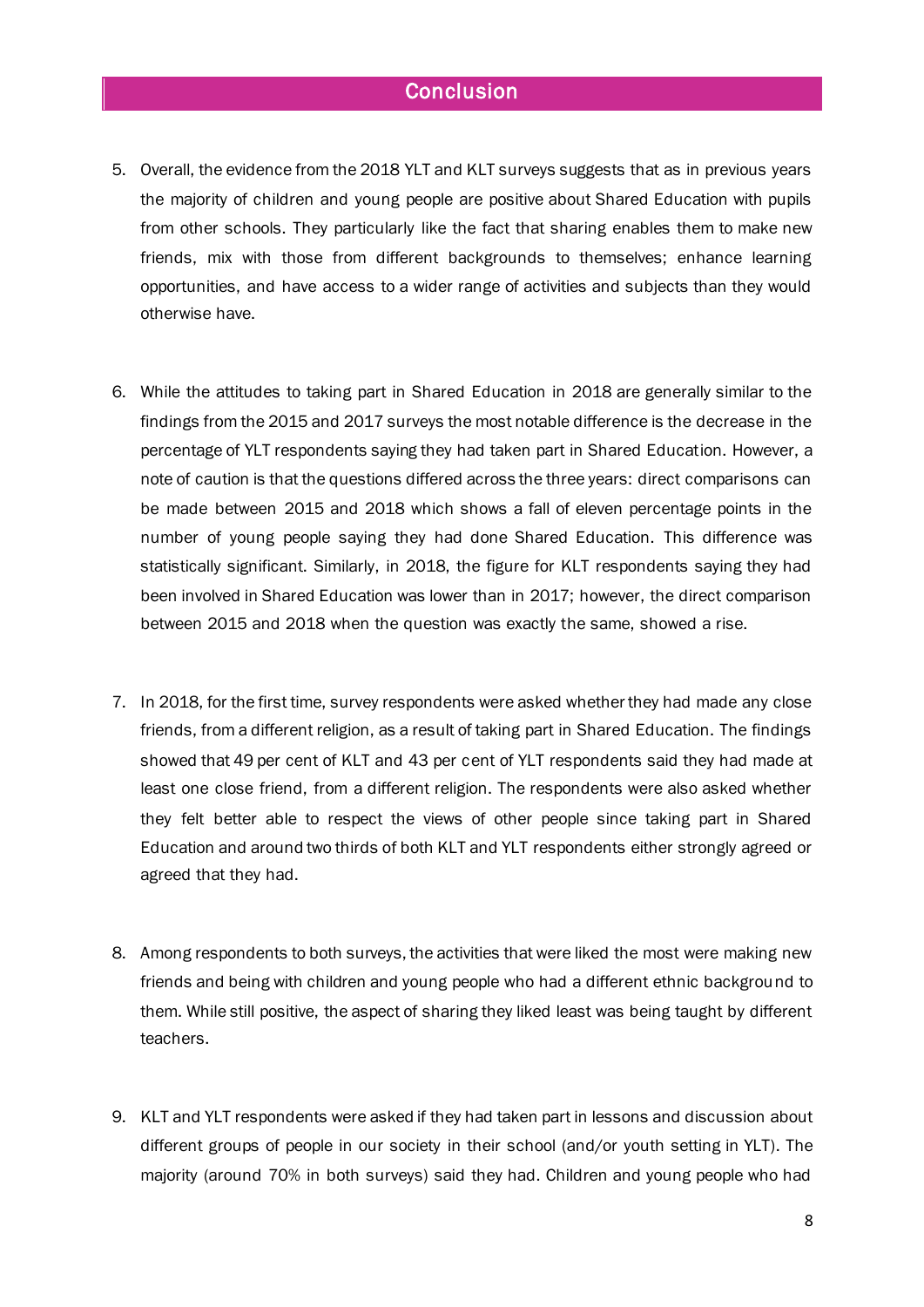been involved in Shared Education were more likely to say they had taken part in lessons and discussion about different groups of people in our society than their counterparts who had not been involved in Shared Education. A higher percentage of YLT respondents who had done Shared Education said they had become more favourable towards all of the Section 75 groups as a result of having lessons and discussion about different groups of people in our society than their peers who had not done Shared Education. In contrast, a slightly higher percentage of KLT respondents who had not done Shared Education said they had become more positive than their peers who had done Shared Education in relation to five of the Section 75 groups they had discussed in school. However, where KLT respondents indicated that their attitude had not changed it is not clear whether they were already positive or negative towards any of these groups before having had lessons and discussion about different groups of people in our society in school.

10. The findings from the 2018 surveys showed that, overall, only a minority of respondents who had done Shared Education said they were very unfavourable towards sharing classes, doing projects, or sharing equipment with other schools. Over half of KLT respondents, and almost three quarters of their YLT counterparts, said they were mostly favourable or favourable towards Shared Education.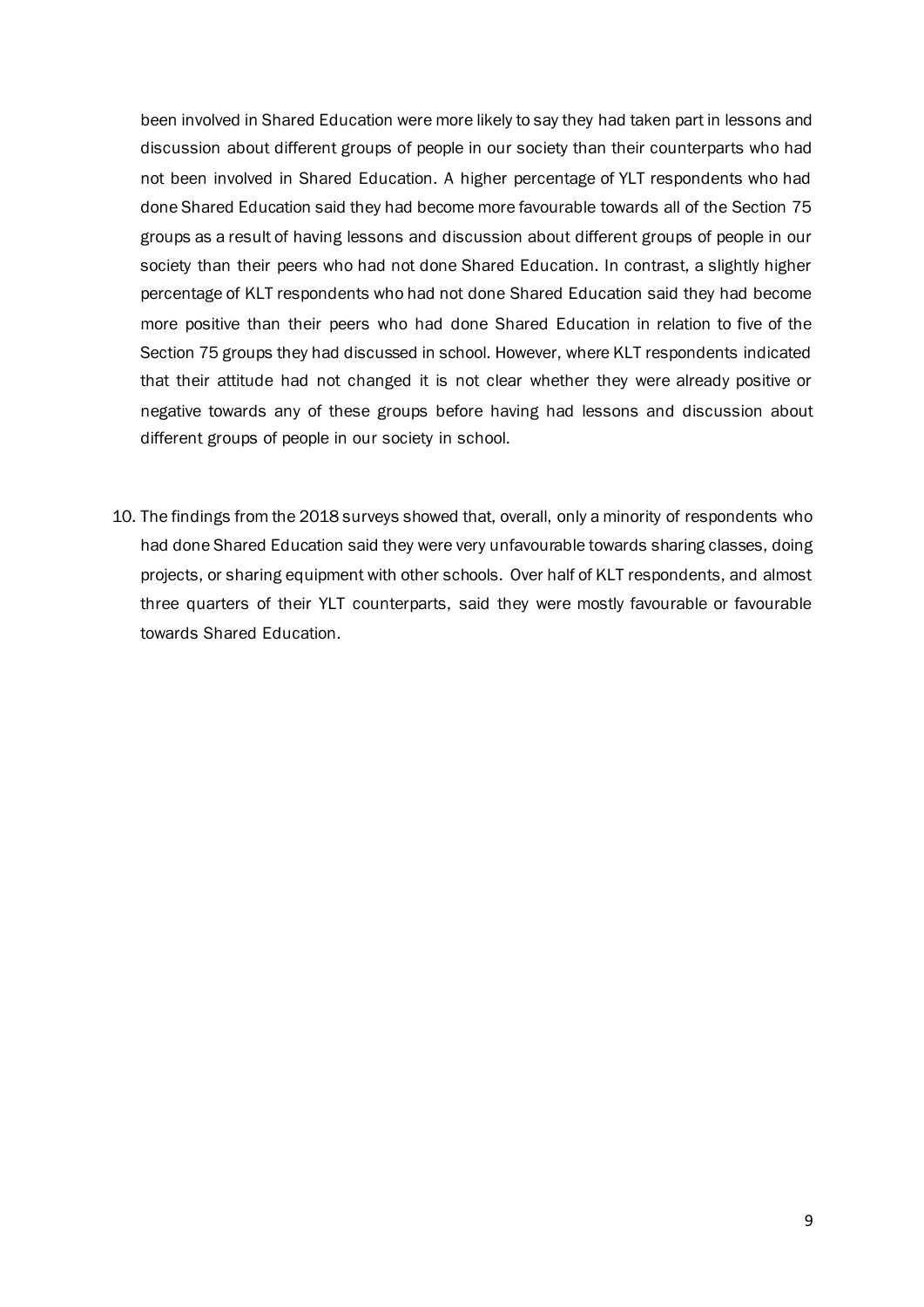### Methodology

Young Life and Times (YLT) Survey

- 11. YLT is a postal survey conducted annually by ARK among 16 year olds in Northern Ireland (with optional online and phone completion where respondents prefer this). The sample for the YLT survey is taken from the Child Benefit Register (CBR). ARK receives the names and addresses of eligible YLT respondents directly from Her Majesty's Revenue and Customs (HMRC). Child Benefit is paid to people bringing up children in the UK. Although the UK government recently introduced means testing for Child Benefit, for the purpose of undertaking the YLT survey, ARK still has access to the addresses of all families in NI who have registered for Child Benefit even if they are no longer entitled to receive it due to their income. Therefore, the CBR provides the opportunity to select a random sample of 16 year olds whose parents have registered for Child Benefit for the YLT survey.
- 12. Fieldwork for the 2018 YLT was planned to be undertaken between October and December 2018; however, due to staff turn-over at HMRC and changes in procedures that accompanied the introduction of GDPR, the dataset with the names and addresses of eligible YLT respondents was not released to ARK by HMRC until late January 2019. The delay in the delivery of the dataset from HMRC meant that fieldwork was conducted from the end of January to mid-March 2019. Measures were put in place to make up for the delay. One step was to send out the survey questionnaire alongside the information sheet/opt-out letter - this was done in the last week of January 2019. This mailout contained a letter from the project team, a paper questionnaire and a return envelope with a FREEPOST address. This letter contained a unique identifier (with a check letter) under the address, which was highlighted as "Your identification number". This letter provided information about the survey, including the aims of the project and the three possible methods of completing the questionnaire. Recipients were also advised about the financial incentives, namely, a prize draw for 5 cash prizes of £100 in which everyone who completed the survey would be entered, plus a£10 gift voucher for all who completed online by 8th February 2019. In mid-February 2019, a reminder letter, a second questionnaire and another FREEPOST envelope was posted out to all those 16-year olds who had not responded or opted out of the survey by that stage.
- 13. All young people who celebrated their  $16<sup>th</sup>$  birthday during January, February and March of 2018 were invited to take part in the survey. In 2018, there were 5,152 eligible respondents.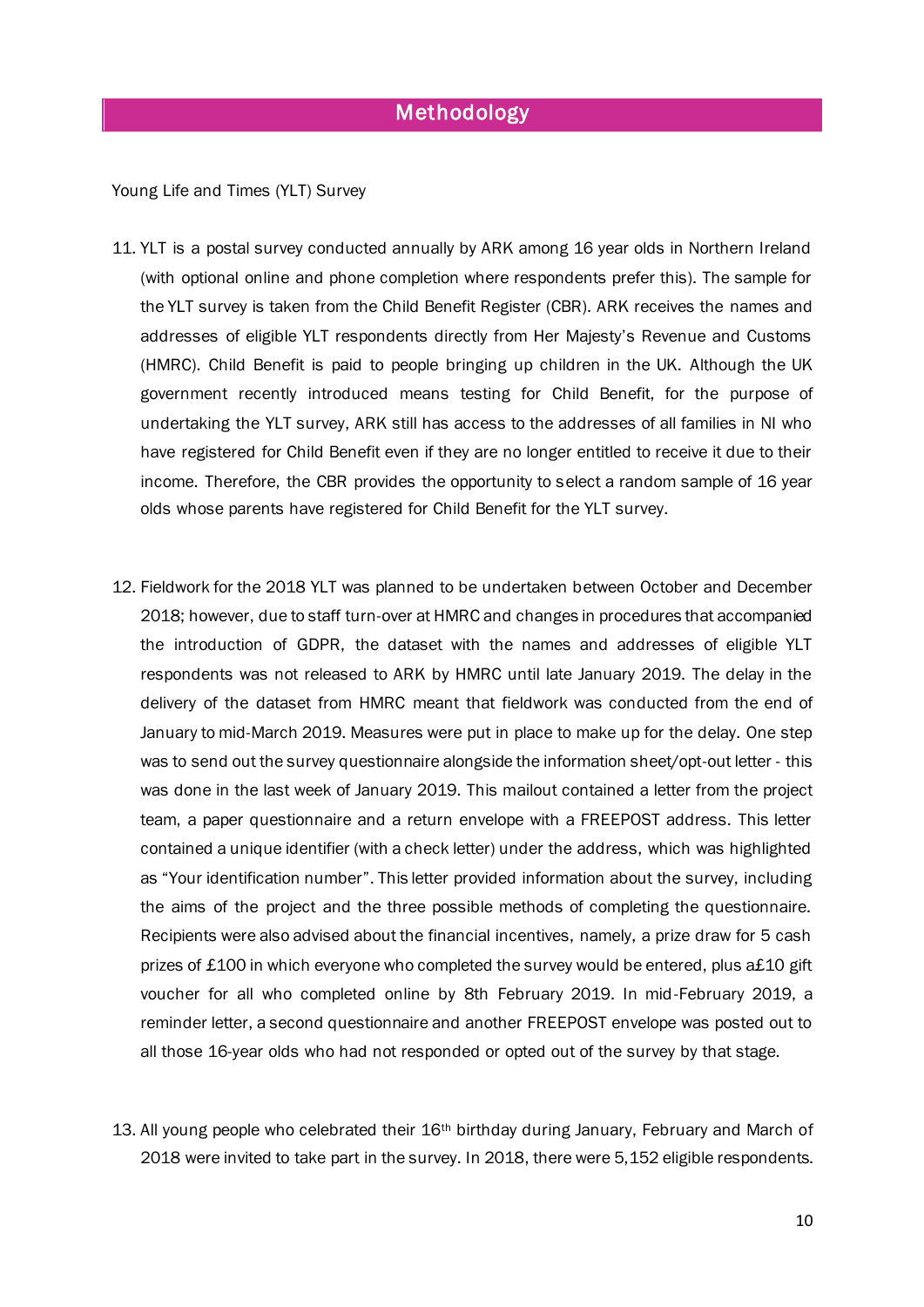These were randomly split into two samples – one receiving a green questionnaire (2,575 – Version 1) and the other a purple questionnaire (2,577 – Version 2). The survey instruments were mailed to potential respondents. Subsequently, 149 initial mailings were returned because the addressee had moved or was unknown at the address provided by HMRC; this left an overall sample of 5,003 eligible respondents. Overall 1,152 completed questionnaires were received by the end of the fieldwork period. This represents a response rate of 23 per cent. As in previous years, the most popular mode of completing the survey remains postal/paper completion.

#### Kids' Life and Times (KLT) Survey

- 14. KLT is an online survey whose target population is all P7-aged children in Northern Ireland. In addition to pupils attending mainstream primary schools and special schools, KLT targets children who are in alternative education units and those who are educated at home. The 2018 KLT school survey target included approximately 25,530 children from 852 primary schools across Northern Ireland. 5,300 children from 209 schools took part in the survey representing 21 per cent of children and 25 per cent of schools. Each school is allocated a unique three-digit identification number which is used to identify the school so that the principal can be sent a confidential school report. However, the children are anonymous.
- 15. The 2018 KLT survey had a split sample; approximately half the children completed Version A and the other half Version B. The children were randomly assigned to either Version A or Version B when they logged on. All respondents completed the core questions including home and family, happiness and bullying at school. They also all completed the Shared Education module. Half the children completed Version A that included citizenship education and languages in school while the other half completed Version B that included wellbeing and participation in research. Of the 5,300 children who participated in the 2018 KLT, 2697 completed Version A and 2603 completed Version B.
- 16. Consent to participate in the 2018 KLT involved three levels: firstly, the school principal agreed that the school could participate; secondly, a parent or guardian of each P7 pupil within the participating schools received a consent form which they were asked to complete and return to the school if they **did not** wish their child to take part. Thirdly, at the start of the questionnaire, each child was asked if s/he agreed to take part.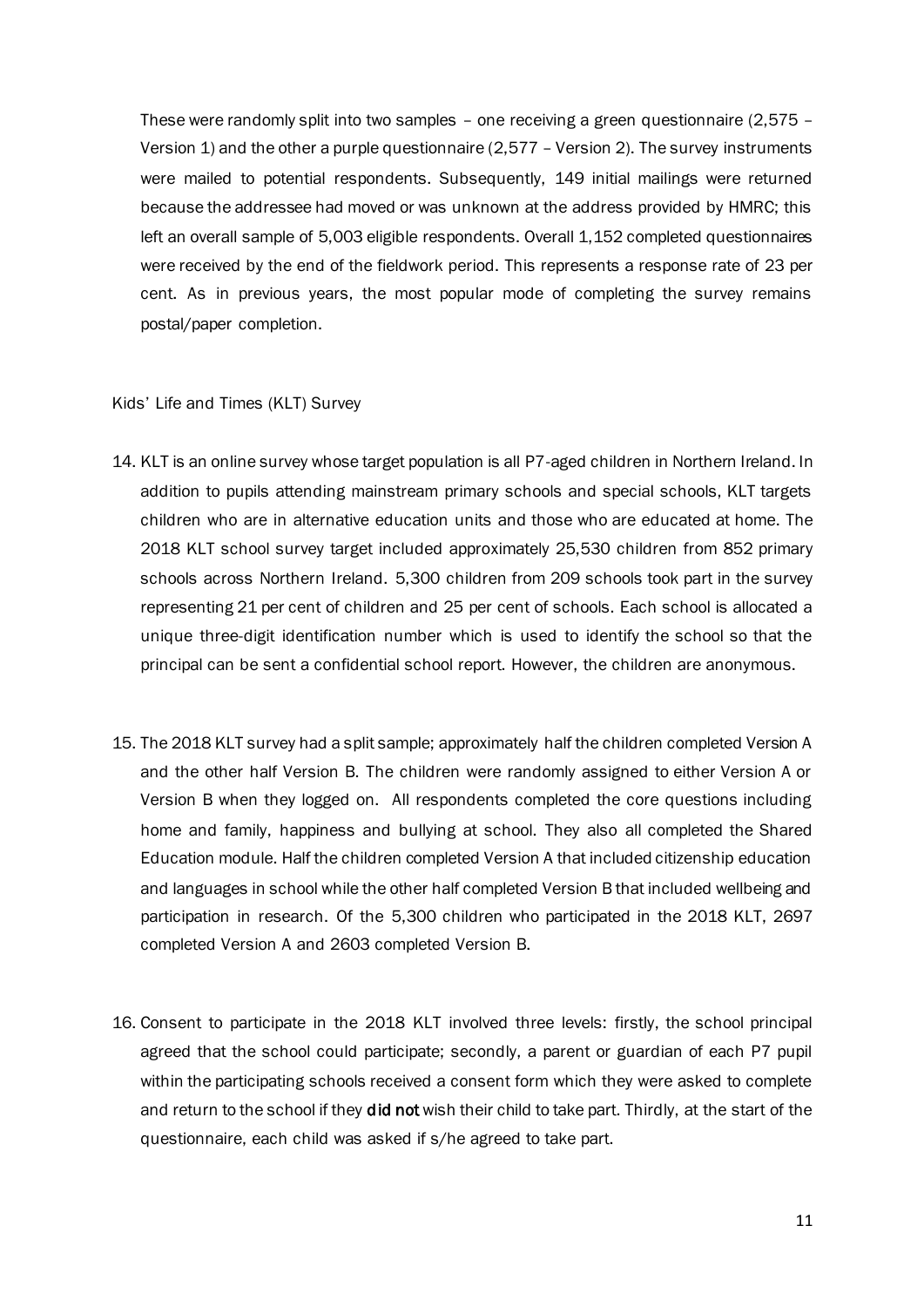- 17. Fieldwork started on 10<sup>th</sup> December 2018 and was anticipated to end on 15<sup>th</sup> February 2019. However, at the request of some schools, the deadline was extended by one week to 22<sup>nd</sup> February 2019. A dedicated telephone line was set up so that principals or parents could contact the survey team for more information and a PDF version of the questionnaire was made available on the KLT website.
- 18. The online questionnaire was designed and administered by the ARK team. ARK has obtained permission to use characters from 'Bang on the Door', which many children of this age will be familiar with, to make the survey as much fun and interesting to complete as possible. Throughout the design of the questionnaire, the KLT team worked closely with C2KNI which is the organisation responsible for the provision of an ICT-managed service to all schools in Northern Ireland.
- 19. When the child logged on and confirmed that s/he wanted to take part, they were asked to enter the three-digit school identification number or their seven-digit DE number. When the code was entered, the full name and address of the school appeared on the screen, and the child confirmed that this was the correct school before progressing with the survey. No further identification codes or names of children were required. The questionnaire took about 20 minutes to complete and each question had a 'Skip' option which the children could use if they did not want to answer it.